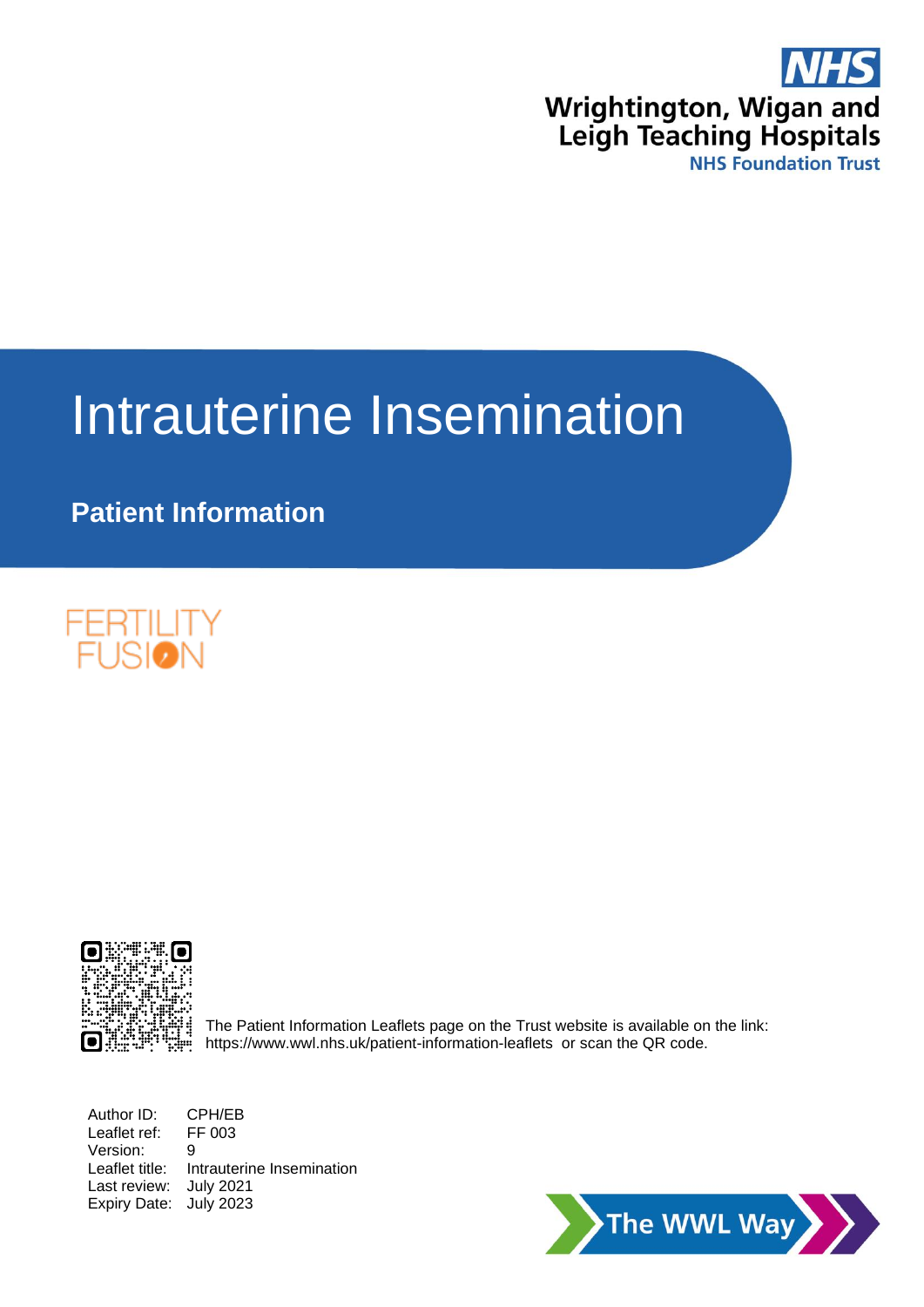#### **What is Intrauterine Insemination (IUI)**

Intrauterine Insemination (IUI) is a fertility procedure in which sperm are washed, concentrated, and injected directly into the woman's uterus. In natural intercourse, only a fraction of sperm makes it into the fallopian tubes where fertilisation takes place. IUI aims to increase this number. Research studies have shown that IUI is most successful when coupled with fertility drugs to enhance ovulation. This technique is often called stimulated IUI.

IUI can be recommended for couples with no known cause of infertility who have been trying to conceive for at least one year, or where there is a mild sperm factor.

#### **Benefit of IUI**

The benefit of IUI is achieving a pregnancy.

#### **Alternatives**

The alternatives of IUI are:

- Treatments such as clomiphene or letrozole, where there has been a delay in achieving a pregnancy due to ovulation problems.
- IVF treatment, which is much more effective but, carries more risks.

#### **What happens in the IUI procedure?**

- 1. Drug treatment begins at the start of the menstrual cycle to encourage eggs to mature. Usually these are gonadotrophin injections stimulating the ovaries to produce follicles and cause ovulation. You will be taught how to administer the injections at the start of the treatment.
- 2. A week after drug treatment has commenced, you will have regular ultrasound scans to check the development and growth of any follicles. When your ultrasound scan shows one to three follicles that have reached their target size, you will be given a final injection of HCG (trigger injection) to induce ovulation. Your IUI procedure will be timed to coincide with this.
- 3. Your partner will be asked to provide a sperm sample on the morning of the IUI procedure. The sample is washed and prepared in the laboratory for use later that day.
- 4. During the IUI procedure a fine catheter will be inserted through the cervix into the uterus where the prepared sperm will be passed. You will be asked to rest for at least 30 minutes following this, before you go home.
- 5. It is normal to get some abdominal cramps or discomfort during or just after the procedure, these should quickly wear off.
- 6. You may resume normal activities after 24 hours.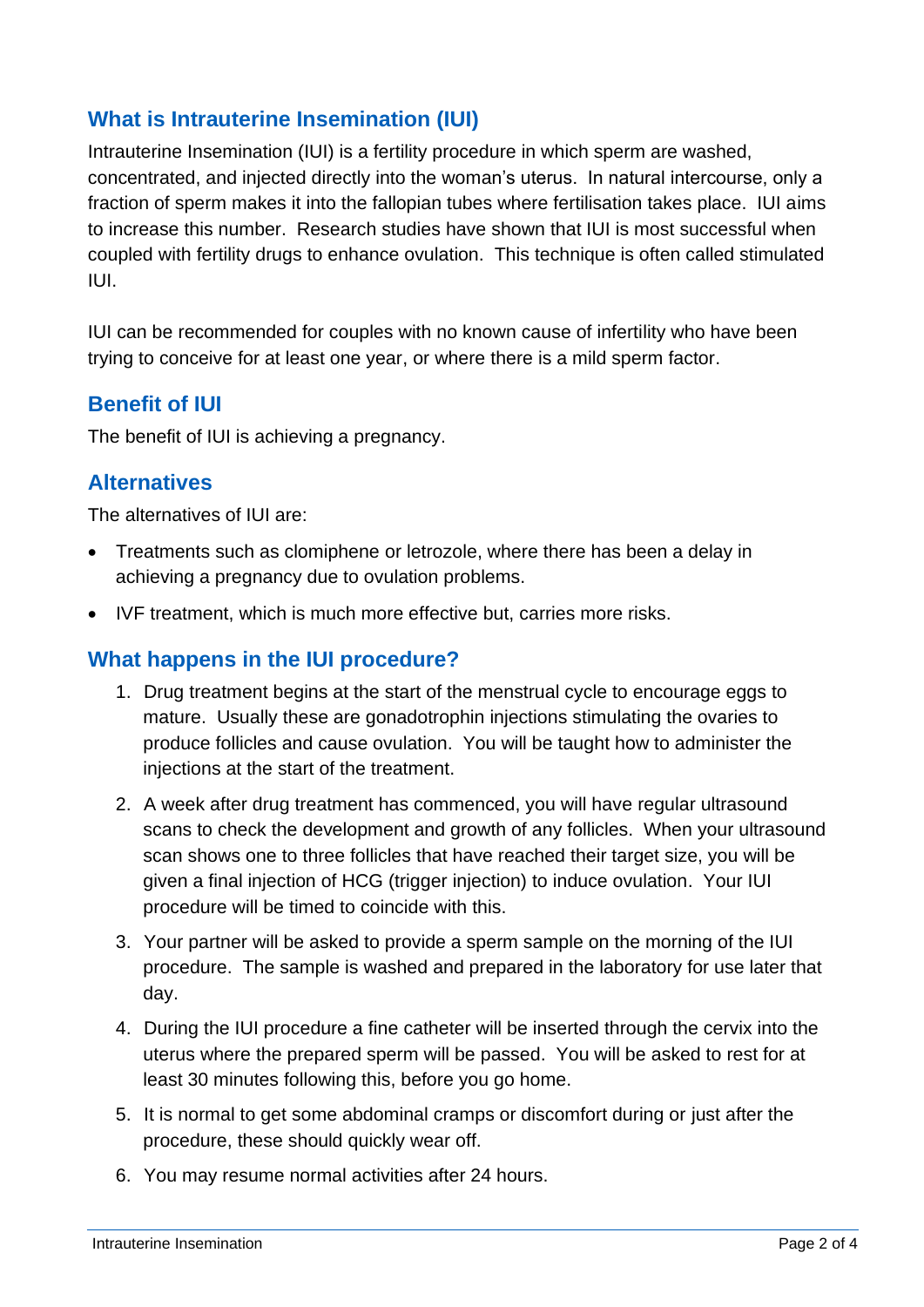- 7. You will be asked to carry out a pregnancy test two weeks following the IUI unless your period has already started.
- 8. If the test is positive, we will arrange a scan for you in a couple of weeks to ensure all is well.
- 9. If the test is negative, then you may contact the ward on the first day of your period if you wish to proceed with another cycle of treatment.

You may make an appointment following any cycle if you wish but after three cycles, we would ask you to make an appointment to discuss further options.

The Unit Counsellor can be contacted for support at any time, throughout your treatment and afterwards. The telephone number is 01942 264308.

#### **Risks**

The risks involved in having IUI are:

- Ovarian hyper-stimulation in which case the cycle will be abandoned
- Multiple pregnancy
- Failure to conceive.

#### **Contact information**

If you have any worries or concerns or need some advice, please do not hesitate to contact the nursing staff at:

**Fertility Fusion, Wrightington Hospital**

Telephone: 01257 256251 (Monday to Friday 8am to 4:30pm)

#### **Swinley Ward, Royal Albert Edward Infirmary**

Out of hours: Telephone: 01942 822568